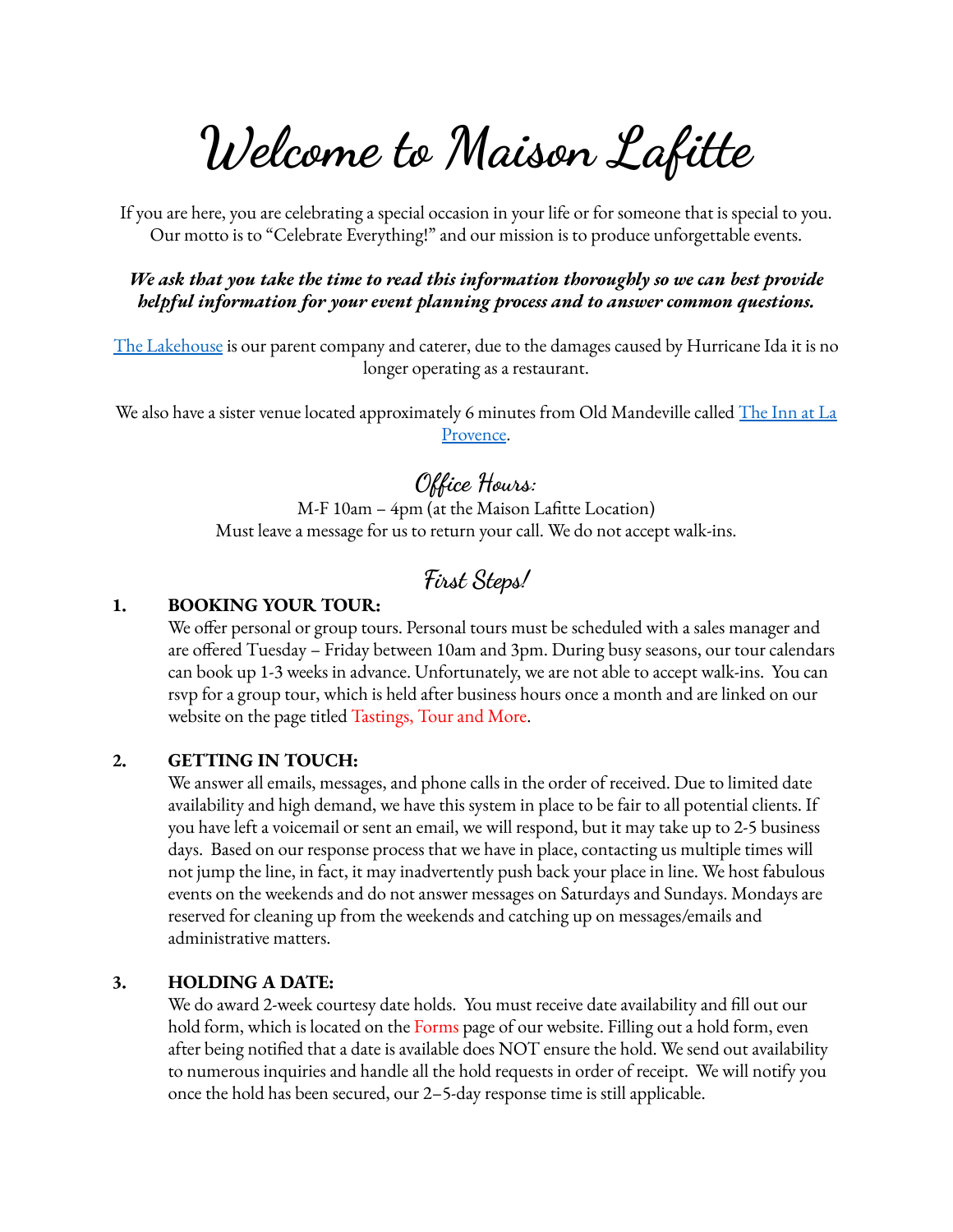## **4. PRICING BREAKDOWN:**

All pricing, menus, and beverage packages are located on the Packages and Pricing page of our website.

We charge a venue fee and require a minimum food and beverage revenue guarantee, which is based on the date and time of your event. Your final total will be the venue fee plus food/beverage selections, any miscellaneous items (such as time extension) times the amount of guests. All fees are subject to 9.2% tax and 20% service charge.

*For example - \$40 bar package + \$50 food package = \$90/person @ 100 guests = \$9000 + \$3500 venue fee = \$12500 x 1.292 (9.2% tax and 20% service) = \$16,150 TOTAL*

## *Formula to use for a quote:*

*Food + Beverage x # of guest + venue fee x 1.292 = \_\_\_Total*

\*If you are planning a plated dinner or off-site catering event, you can refer to our service charge guidelines listed on our menu and beverage packages. We do charge service differently for these types of events.

## **What to Expect Next!**

## **5. YOU ARE READY TO BOOK:**

Once you have secured your date with an official hold and you have made the exciting decision to host your special event at Maison Lafitte, you can request a contract.

### **6. CONTRACT:**

Please reference the Q&A section of the Venue Fees and Minimums page for information regarding event timing and noise ordinance. Once you have given all your final details, your sales manager will send you a service agreement contract and this packet to initial and sign. You will have 1-week to return the signed documents and submit your deposit.

## **7. PAYMENT:**

We require 2 deposits. The first deposit is due upon signing your contract. This deposit is 25% of your minimum food and beverage revenue guarantee. The minimum food and beverage revenue guarantee is based on the date and time of your event.

*For example - \$10,000 minimum food and beverage revenue guarantee X 25% = \$2500 1 st deposit*

The second deposit is 50% of the minimum food and beverage revenue guarantee due 30 days prior to your event date.

*For example - \$10,000 minimum food and beverage revenue guarantee X 50% = \$5000 2 nd deposit*

All deposits are non-transferable and non-refundable.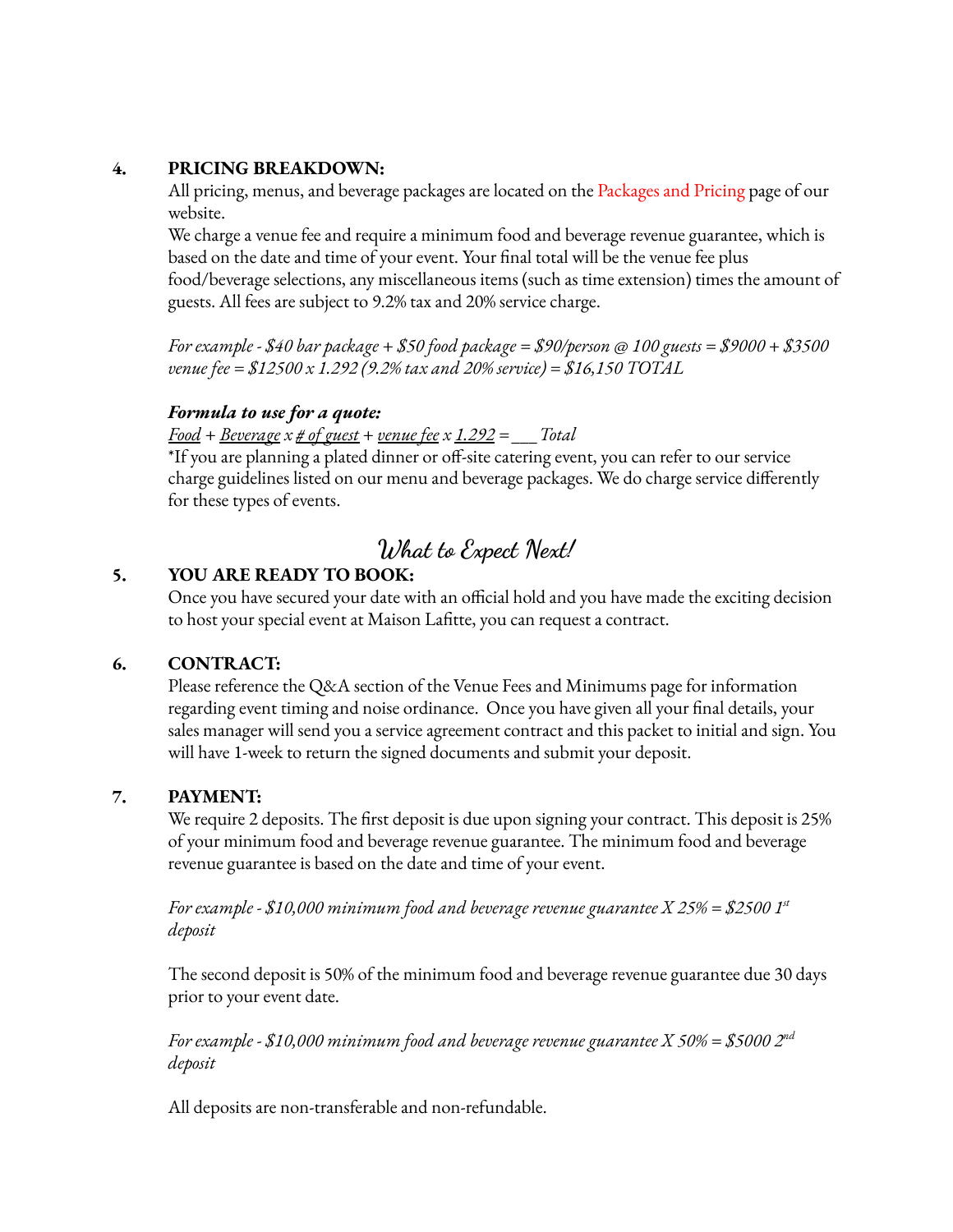Your final balance will be given to you once you submit your final headcount, which is due 2 weeks prior to the date of your event. The final balance must be paid 5 business days prior to your event date.

## **We accept checks and credit cards only. We do NOT accept cash payments.**

Checks will be made out to the applicable venue or business, The Lakehouse, Maison Lafitte, or The Inn at La Provence.

*4% fee will be added to all credit card payments.*

## **8. HOW TO SUBMIT DOCUMENTS AND PAYMENTS:**

Your initial deposit payment must also include the signed contract and welcome packet. All future payments must reference the Account Name AND Date of the Event.

Credit Cards will only be accepted by filling out the Credit Card Authorization Form, which is located on the Forms page of our website.

Contracts, Checks and Credit Card Authorizations Forms can be mailed or dropped off **only**: *Mail:*

*2640 Monroe Street Mandeville, LA 70448 Attn: Sales*

## *Drop Off:*

*There is a black slotted security drop box located on the rear, side, ramp door of Maison Lafitte (address - 402 Lafitte St. in Mandeville)*

All payments will be received by Sara or Krista. They will send an email receipt and fully executed contract back to you within 5 business days of receiving (if you do not see the email in your inbox, please check your junk box).

They can be contacted at 985-778-2045 (press 2 - you must leave a message on voicemail if you do not reach them) or via email [\(saraeadams@hotmail.com](mailto:saraeadams@outlook.com) / [kristaployd2025@outlook.com\)](mailto:kristaployd2025@outlook.com).

## *We will not cancel your event if a payment is running late, just keep in touch and let us know.*

*Please reference the venue & catering questionnaire for all other remaining due dates and document submission details so you can mark your calendar. It is located on the Forms page of our website.*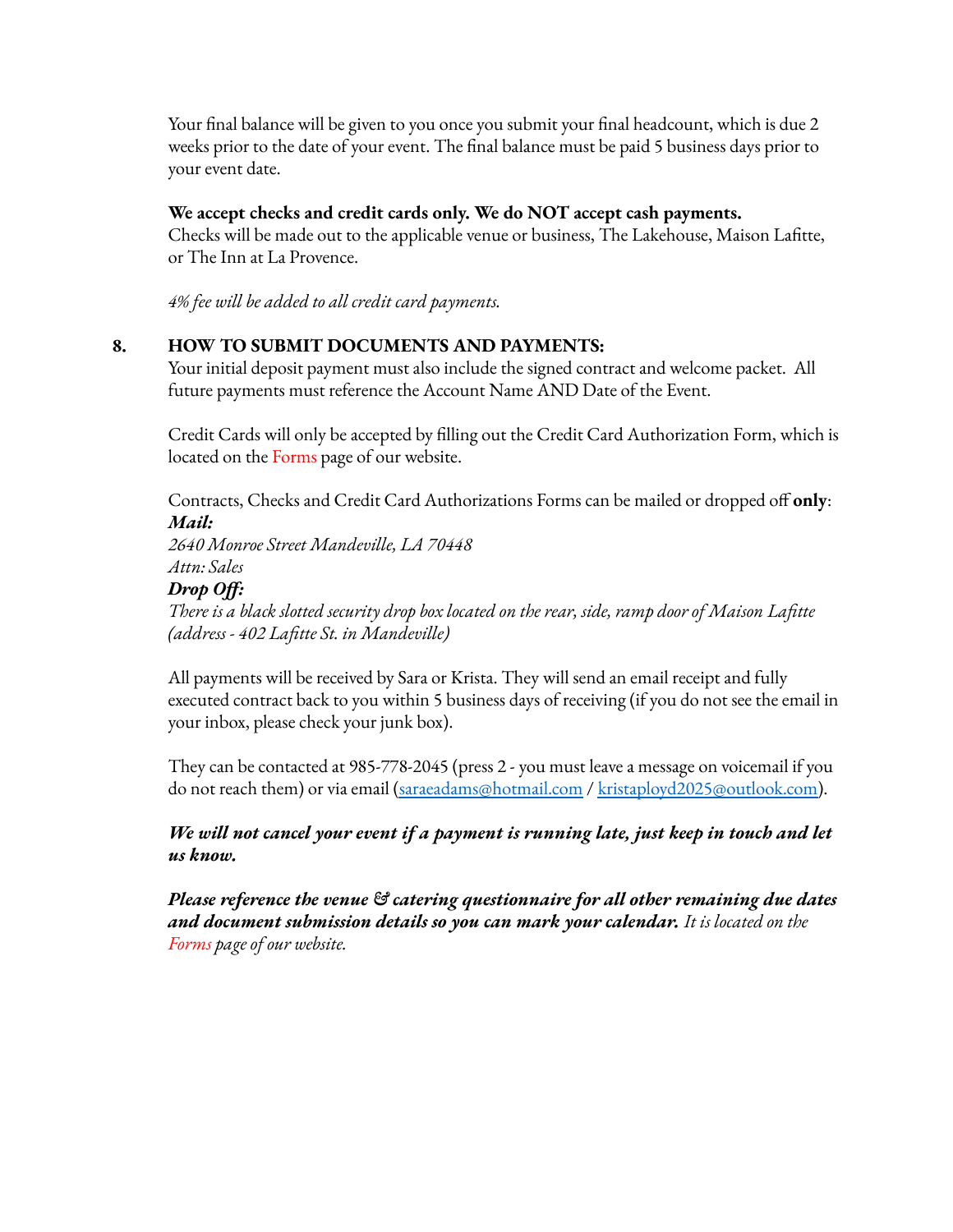# **On to the Fun Stuff… Planning Your Event!**

Maison Lafitte is excited to serve as your venue and catering vendor!

Your Maison Lafitte sales manager is available to consult you regarding food and beverage and the venue and catering questionnaire which includes venue logistics and floorplan (within the parameters of what we offer).

You are responsible for all pre-event planning, hiring, and contracting other vendors, and executing the main timeline, vendors, and details day-of your event. This may require you to assign a friend or family member or to hire a planning professional.

5 days prior to your event, you will be assigned a day-of event venue/catering manager. At that time, they will contact you to introduce themselves. On the day of your event, they will arrive on-site 3-hours prior to your event start time. They are responsible for directing our service team, setting up the floorplan/linens and food and beverage stations. They will be present throughout the entirety of your event to be helpful to your day-of coordinator/vendors and to facilitate the venue specific timeline, which is outlined in your venue/catering questionnaire.

#### **Five Reasons to Hire a Professional:**

Time management Stress management Budget management Access to their professional network of talented vendors, resources, discounts, etc. Being fully present in creating your amazing memories on the event day

#### **Venue and Catering Questionnaire**

This form includes helpful information to consider during your planning process and will answer lots of questions for you. It is located on the Forms page of our website. We recommend reviewing and getting started on this form *soon* after booking your date. The completed version is due 30 days prior to the date of your event.

#### **Floorplans and Furniture**

We provide a full list of furniture and suggested floorplans to help you decide how you would like your event to be set up. This information can also help you plan if you need to rent or provide any additional items. Your sales manager is available to help answer questions regarding the floorplan, however any additional planning such as tent rentals and extra table/chairs would require the guidance of a professional coordinator or the rental company vendor. This information is available on the Floorplans and Furniture page of the website.